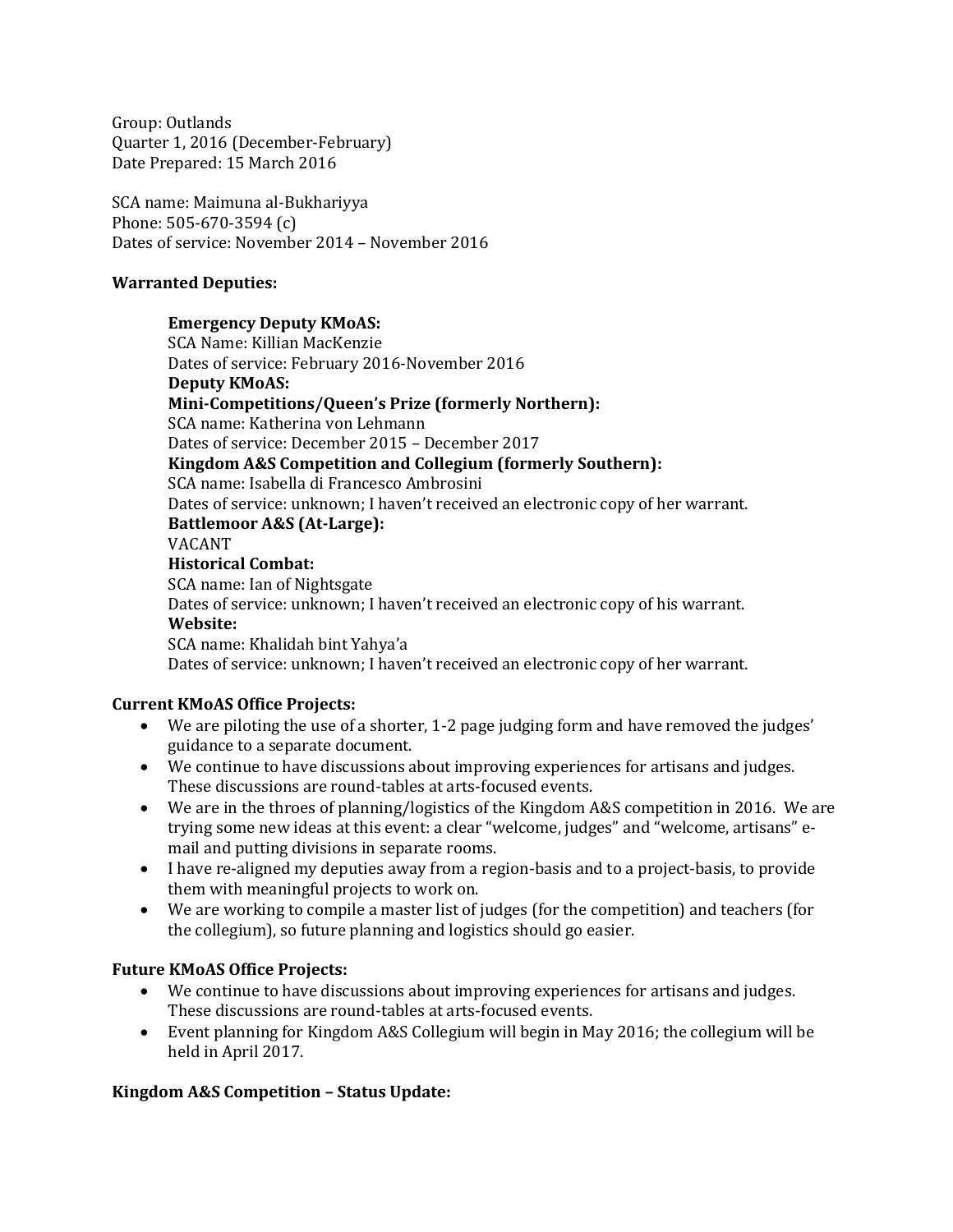- Due to a change in Kingdom Law, the Kingdom A&S Competition is held on the second weekend of April in even years. The College of St. Golias will be hosting the next Kingdom A&S Competition, in April 2016.
- Reminders on various media have been sent out; artisans and judges continue to submit registrations and I am working on pairing artisans with judges.
- The deputy responsible for logistics and coordination with the event steward is THLady Isabella di Francesco Ambrosini.

## **Kingdom A&S Collegium – Status Update:**

- Due to a change in Kingdom Law, the Kingdom A&S Collegium has been established and is held on the second weekend of April in odd years. 2017 will see our second Kingdom-wide collegium in many years, although the Northern and Southern halves of the Kingdom have put on successful A&S collegia.
- The deputy responsible for logistics and coordination with the event steward is THLady Isabella di Francesco Ambrosini.

### **A&S Activities of Note (events, displays, competitions, etc.):**

- To get artisans more comfortable with displaying at smaller events and to prepare them, incrementally, for larger A&S competitions and Kingdom A&S and interkingdom Wars, local groups are encouraged to support artisans' displays and local competitions. The deputy responsible for these is Baroness Katherina von Lehmann.
- Tri-Baronial A&S:
	- o Caer Galen Lady Pvari Dalesdottir
	- o Caerthe TBA
	- o Unser Hafen Valbjorn Juleson

## **A&S Classes in Local Groups:**

- Aarquelle (Shire)
	- o General A&S gatherings; silk banner painting,
- al-Barran (Barony)
	- o Baronial scribal guild; armor workshops; basic T-tunic construction,
- Blackwater Keep (Shire)
	- o Calligraphy & illumination; armor workshops.
- Bryngolau (Shire)
	- $\circ$  Scribal classes; hand-stitching; basic embroidery; Viking garb patterning; Persian coat patterning; Viking treasure necklaces; painted fabric wall panels;
- Caer Galen (Barony)
	- o No classes in process of filling vacant BMoAS.
- Caerthe (Barony)
	- o No classes reported; Baronial guilds meeting regularly (Jewelers' and Cooks')
- Citadel (Barony)
	- o Monthly A&S night; choral group; brewing; cooks' guild; fabric block printing; how to frame scrolls.
- Draca Mor (Shire)
	- o Metalworking; jewelry-making.
- Dragonsspine (Barony)
	- o General A&S gatherings; lampworking; embroidery (Opus Anglicanum); garb (Gothic Fitted Dress).
- Drygestan (Shire)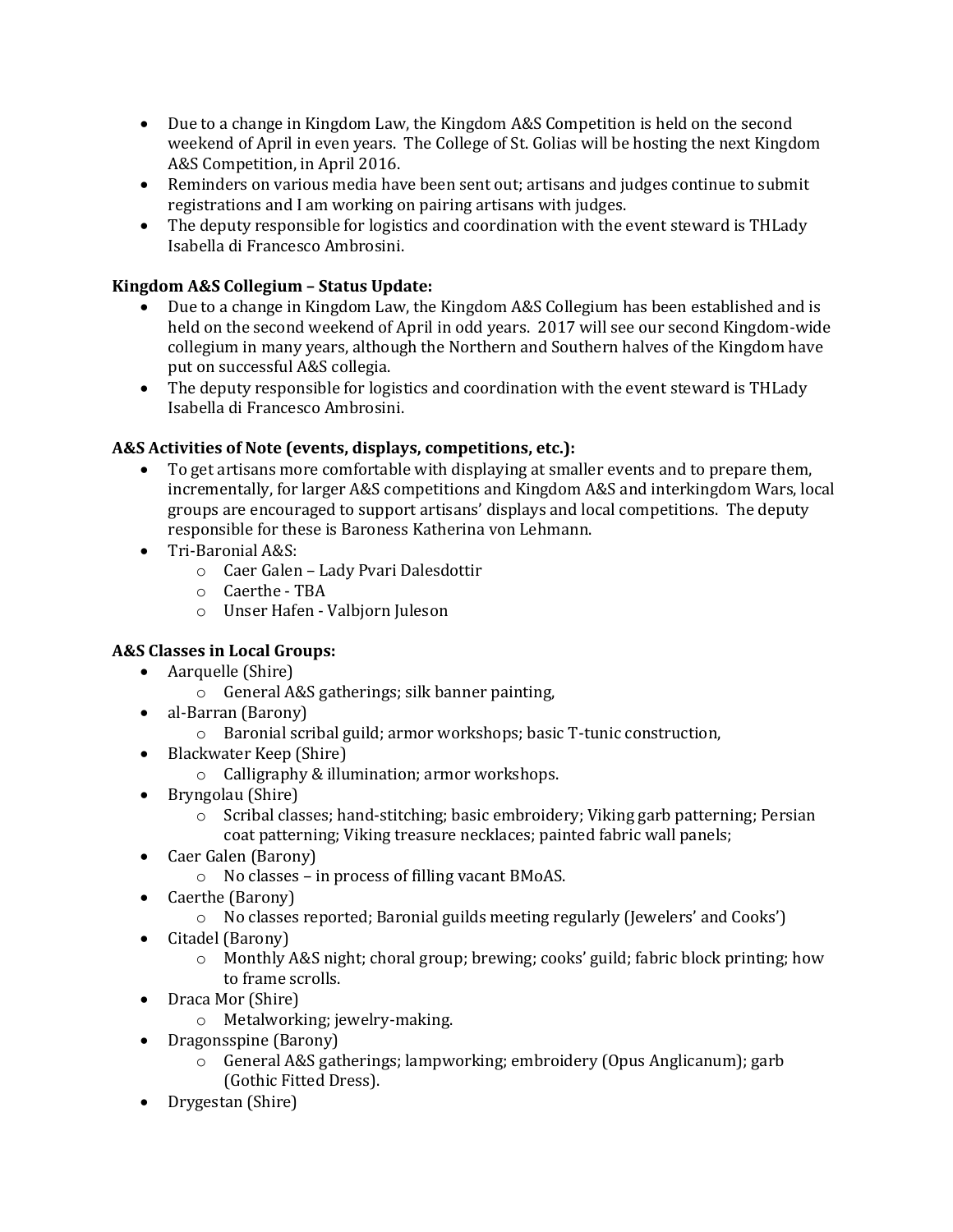- $\circ$  Caroling; SCA history; period garb discussion; belly-dancing; court-dancing.
- Fontaine dans Sable (Barony)
	- o Sewing; heraldry; largesse.
- Nahrun Kabirun (Shire)
	- o Leatherworking (shoes and pouches); period games.
- Plattefordham (Shire)
	- o Weekly open-house project night (leatherworking; sewing; garb for newbies; weapons/shields; armor designing for newbies); weekly armoring/metalworking night.
- Ravenhyrst (Canton)
	- o Beading; general patterning; persona development; largesse.
- Rio de las Animas (Shire)
	- o No classes.
- Unser Hafen (Barony)
	- o Amoring; weaving; leatherworking; calligraphy.
- Villaleon (Shire)
	- o Viking needle bags.
- White Mountain (Shire)
	- o No classes.

## **Groups with No Local MoAS:**

- 1. Blaiddwyn (college of al-Barran)
- 2. Bloodstone (canton of Caerthe)
- 3. Bofharrach (canton of Unser Hafen)
- 4. Caer Galen (Barony required to have officer, but in process to fill vacancy)
- 5. Gleann Medonach
- 6. Hawk's Hollow
- 7. Hinterland
- 8. Rammes Keep (college of Unser Hafen)
- 9. St. Golias
- 10. Scola Metallorum (college of Caerthe)
- 11. Three Spires (college of Caerthe)
- 12. Tygre's Keep (college of Dragonsspine)
- 13. Windkeep

## **Kingdom-Wide Guilds:**

- Brewers' (guild-minister: TBA)
	- o Guild-members deciding if they wish this to be an official Kingdom guild or not…
- Fiber Arts (guild-minister: THLady Hannah de Ávila)
	- o Not clear if this is a Baronial or a Kingdom guild…
- KAOS (guild-minister: THLady Hannah de Ávila)
	- $\circ$  Not clear if this is an official Kingdom guild; it is a gathering of artisans across the Kingdom who exchange artistic gifts (a la the known-world Noblesse Largesse)…
- Lampwork (guild-minister: THLady Hannah de Ávila)
	- o Not clear if this is an official Kingdom guild; there is a Baronial charter, since the Guild does have property…
- Moneying (guild-minister: Lady Cáelainn ingen Cháemgein hui Thaidc)
	- o Guild-members are working on the first few commissions: coins for the Crown.